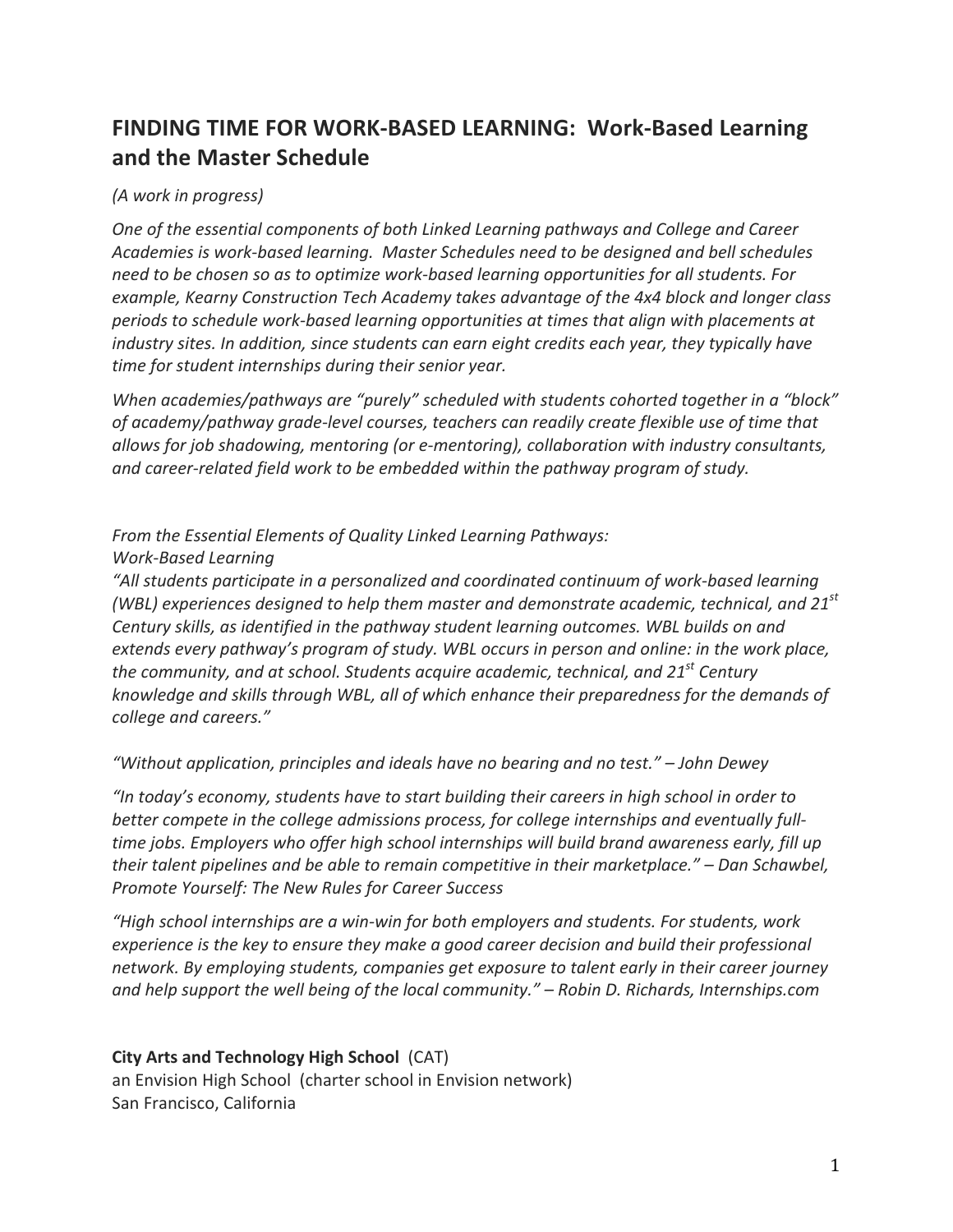Envision schools place a strong emphasis on quality work-based learning experiences. One Envision school, City Arts and Technology High School, describes the WBL experience of  $11<sup>th</sup>$ and 12<sup>th</sup> graders as follows: "In 11th/12th grade, all students participate in the Workplace Learning Experience, or WLE. One day a week for three months, instead of coming to school, they go to an internship site for the entire day. To secure the internship, students write resumes, cover letters and practice interview skills. We encourage them to seek an internship in a field of interest, and the WLE helps many students identify their ideal career (or one they don't want!) During the internships, students work with a mentor and complete a project with measurable outcomes. At the end of the three months, they present their experience in a public exhibition. It's a powerful experience that equips students with job search practice, self-confidence and first-hand exposure to a career field."

*NOTE: While teachers do visit students at the worksite and help to monitor each student's work-based learning plan, 11<sup>th</sup> and 12<sup>th</sup> grade teachers also have time for additional faculty* collaboration on the WBL days for the three month period involved.

Download Stanford Center for Opportunity Policy in Education (SCOPE) Case Study on City Arts and Technology High School (CAT) AND view Alliance for Excellent Education Video on "What does deeper learning look like." See CAT case study and video links at: https://edpolicy.stanford.edu/publications/pubs/1175

#### **Digital Safari Academy**

Mount Diablo High School Mount Diablo Unified School District Concord, California

At Digital Safari Academy, all students participate in workbased learning experiences. Many of the interdisciplinary student projects involve work with industry consultants and presentations to industry partners. One of the major senior projects engages students in "a real enterprise" that involves business plans, products, marketing, and exhibition of the student work to a panel of employers and community partners.

In addition, Digital Safari was one of four academies selected to participate in a national Career Academies Project to strengthen work-based learning and college readiness. This initiative was funded by the U.S. Department of Education and coordinated by staff from MDRC. The goal was to develop the capacity of academies to offer quality work-based learning and college readiness experiences to all students. The program involved a continuum of college and career exploration experiences and a summer internship program for participating seniors. The lead teachers and a long-time business partner worked together to coordinate the Summer Internship program. As part of the internship program, there were also embedded projects and concurrent weekly seminars.

The resulting ECCCO (Exploring College, Career curriculum is currently being used in several of the Linked Learning districts in California. See more information and a video on the ECCCO curriculum in Oakland Unified School District at https://www.connectedstudios.org/ecco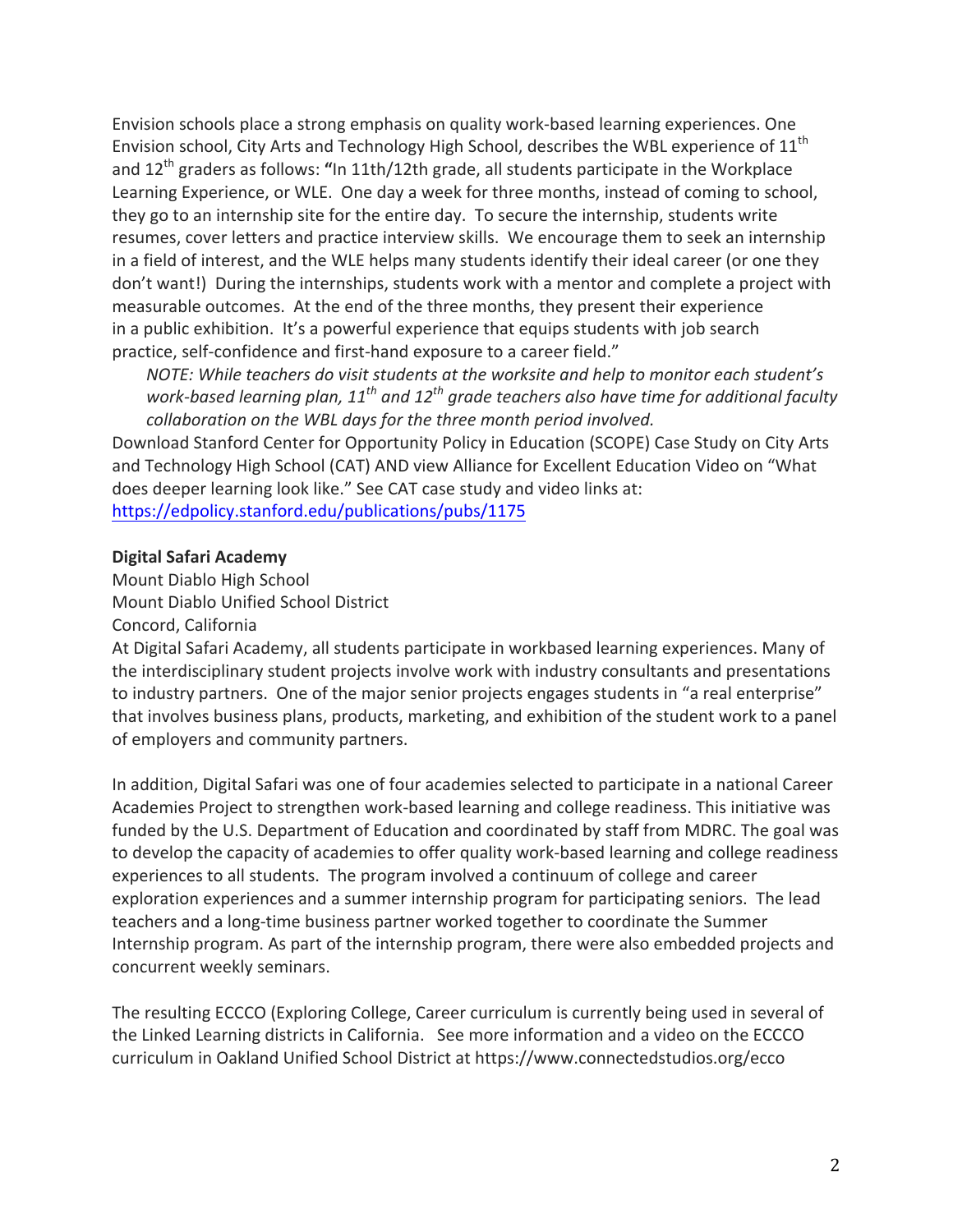# **Health Career Academy Palmdale High School**

Antelope Valley Union High School District, Palmdale, California

At Palmdale High School, students in the Health Academy have opportunities for work-based learning opportunities that are closely aligned with course content and involve clinical placements during the school day. The Health Occupations course is held every Monday, Wednesday, and Friday from approximately  $1:30 - 3:30$  p.m. Each student is certified in First Aid and CPR. On Tuesdays and Thursdays of each week, junior and senior Health Careers students rotate through a series of medically-related placements at local hospitals and doctor offices around Antelope Valley for an  $1$  % hours – 2 hours each day. Students also have opportunities for summer internships.

See ConnectEd California video on Work-based Learning: Palmdale High School https://www.youtube.com/watch?v=jcuBiSxmR60 http://www.connectedcalifornia.org/toolkits

# **Life Academy of Health and Bioscience**

Oakland Unified School District, Oakland, California

At Life Academy of Health and Bioscience in Oakland, all students participate in internships in the health or bioscience fields. Typically, each junior and senior attends her/his internship placement two afternoons each week between October and April. Teachers at Life Academy both help prepare and orientate students for their internships and then build upon the internships in the school's curriculum. According to Life Academy, the primary goals of the internship are "to help students to gain the skills to create a vision for themselves in the field of healthcare, identify and understand health career options, practice professional skills, and serve their community."

In addition, each student-intern designs a research project that can be investigated at her/his internship placement. Students then develop and present exhibitions of learning or a senior defense in which they formally share their research projects with a panel that includes teachers and industry partners.

Download Stanford Center for Opportunity Policy in Education (SCOPE) Case Study on Life Academy of Health and Bioscience AND view a ConnectEd California video on Life Academy of Health and Bioscience. See Life Academy case study and video links at: https://edpolicy.stanford.edu/publications/pubs/1175

#### **Kearny&Construction&Tech&Academy&(CTA) Kearny High School Complex**

San Diego Unified School District, San Diego, California

Architecture, engineering, and construction professionals serve as consultants on student projects and provide authentic assessments for student work. For example, ninth grade CTA students visit nearby Legoland while it is closed to the public and, with support from industry professionals, design their own amusement park project. They develop site plans, scale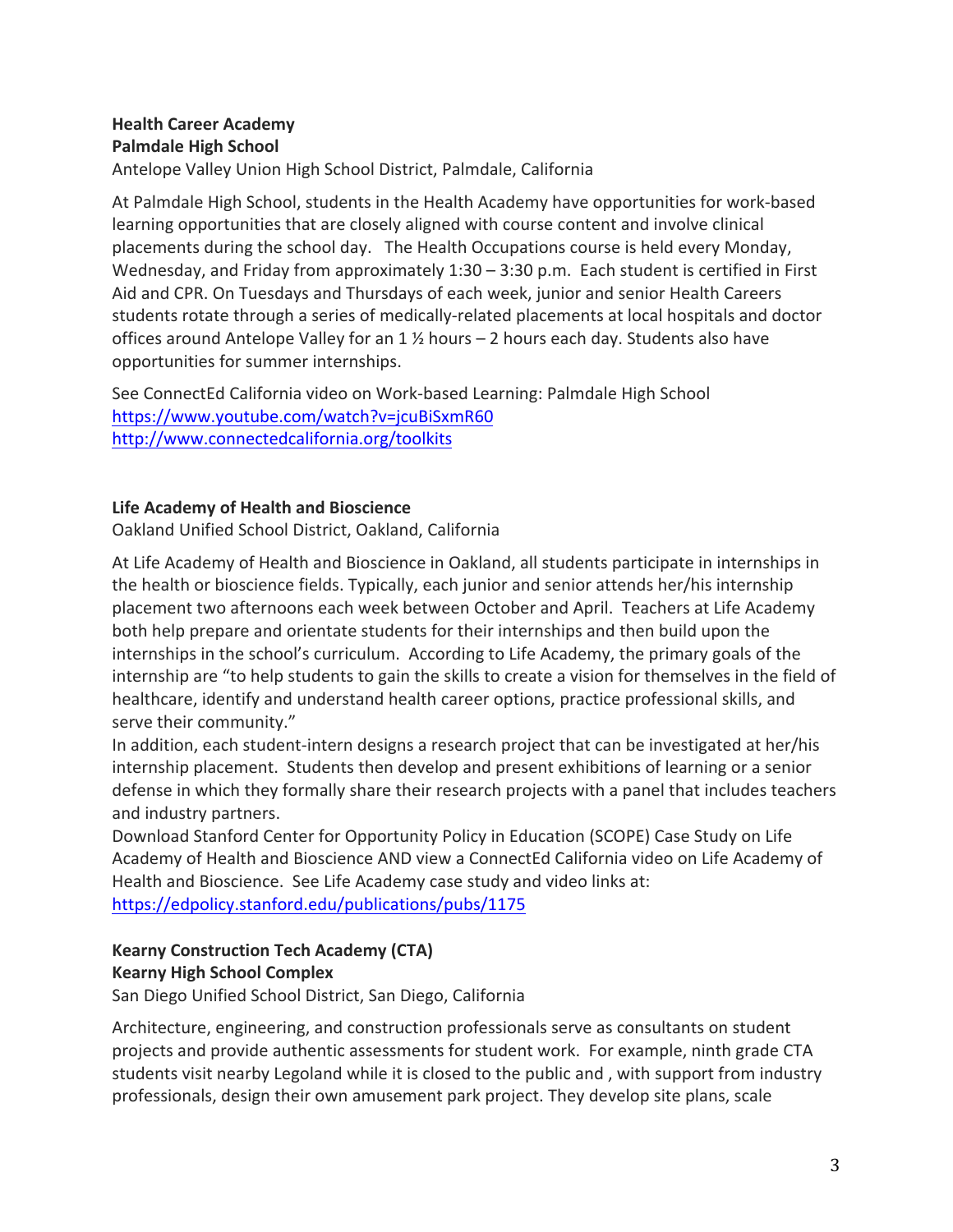drawings, and other aspects of project design. Student teams present their final amusement park designs to industry professionals.

The 4x4 block scheduling at Kearny allows CTA to both accommodate opportunities for workbased learning and concurrent enrollment in local college and trade programs. Since students can take up to eight courses each year, most students have more time in  $12<sup>th</sup>$  grade to accommodate internships.

At Kearny, teachers work with students to develop personalized learning plans that connect work-based learning experiences with the pathway curriculum.

# **Dozier-Libby Medical High School (DLMHS)**

Antioch Unified School District, Antioch, California

At Dozier-Libby Medical High School in Antioch, California, many aspects of work-based learning are embedded in the curriculum. Students also have opportunities for internships; however, there is an interview and selection process for the hospital-based internship placements. In addition, there are both school-wide and grade-level-specific opportunities to learn about careers in the health field. One example of a school-wide learning opportunity is the C3 day (Career, College, and Community Day). This occurs every other year and involves suspending regular school for the day. Instead, students learn from presentations involving over 100 health-careers speakers and/or college representatives (including college students in healthrelated majors).

A Kaiser medical facility is adjacent to the Dozier-Libby campus and students are able to job shadow in various medical departments as part of their high school learning experience. Health Science 10, for example, involves medical human resource professionals working with students on resume writing and development and conducting 10-minute mock interviews with each student.  $10^{th}$  graders also participate in a 2-week e-mentor project that matches each student with a medical professional. And there are scheduled small group visits to a variety of hospital departments.

As part of Health Science 11, students are engaged in curriculum and assessments related to work-ready skills and the National Health Standards. Eleventh graders also are enrolled in physiology and there is direct interplay between the medical terminology they are learning in their Health Science class and applications in the Physiology class. If students successfully pass Health Science 11 with a B or higher, they earn community college credit for the medical terminology component.  $11<sup>th</sup>$  grade also includes a field trip to University of California Davis Medical Center.

12<sup>th</sup> grade Medical Ethics includes the option of participating in a half-day job shadow or 8week internship at a local hospital or medical facility.

Download Stanford Center for Opportunity Policy in Education (SCOPE) Case Study on Dozier-Libby Medical High School AND view ConnectEd California Video on "Linked Learning and Design Thinking." See DLMHS case study and video links at: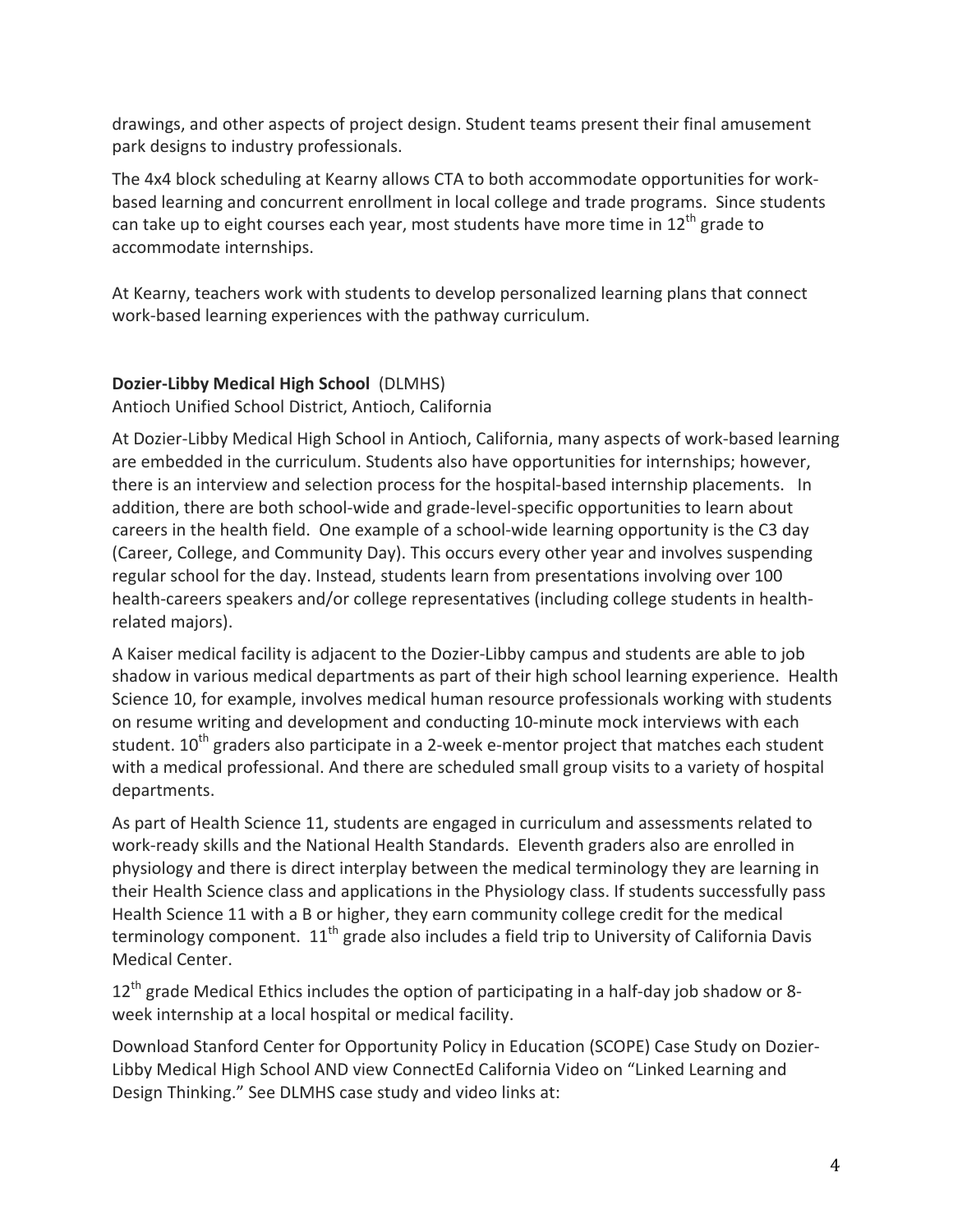# https://edpolicy.stanford.edu/publications/pubs/1175

#### **High Tech High**

(Charter School, original high school in the High Tech network of schools) San Diego, California

At High Tech High in San Diego, all or almost all students participate in an internship and while there is no work-based learning coordinator, teachers and advisors do help students find internship placements. Typically, each junior spends approximately a month in a workplace internship. Each student has a student learning plan and weekly assignments. Students are expected to complete both a journal and a photo essay about their internship experience and learning. Teachers visit the workplace and help students make connections to curriculum.

From the High Tech High website: "Through the Academic Internship Program, HTH students have completed more than 1000 internships in over 300 community businesses and agencies, including the SPAWAR Systems Center, Qualcomm, FOX 6 News, San Diego Magazine, General Atomics, The San Diego Oceans Foundation, The San Diego Children's Museum, and the VA Hospital."

On the final day of their internship experience, each student-intern presents her/his internship project to a panel of teachers, employers, family, and friends. Students are expected to include digital artifacts to demonstrate their process and products. In addition, students are expected to "reflect on and describe what (they) learned" through their mentor interview.

One of the design principles at High Tech High is adult world connection. According to the school website, "HTH students connect their studies to the world beyond school through field studies, community service, internships, and consultation with outside experts. Students routinely create work for authentic audiences and exhibit that work in professional venues. All high school students complete substantial internships in the world of work and service, where they develop projects that contribute to the workplace. The HTH facilities themselves have a distinctive "workplace" feel, with windowed seminar rooms, small group learning and project areas, laboratories equipped with the latest technology, ubiquitous wireless access, and common areas where artwork and prototypes are displayed."

One of the featured publications on the High Tech High website is Ampersand. Ampersand is the annual student journal of school and work. In January 2010, the student internship program was described thusly: "HTHMA juniors left the traditional school structure and became interns in the working world of San Diego. These students took on professional roles and identities as they developed software, wrote for local news organizations, conducted chemical and biological research, developed marketing plans, and more. In Ampersand, these (50) students share their reflections on life, work, education, and the world beyond high school..." https://sites.google.com/a/hightechhigh.org/ampersand/

NOTE: A new edition (volume 6) of Ampersand will be published in Spring 2014.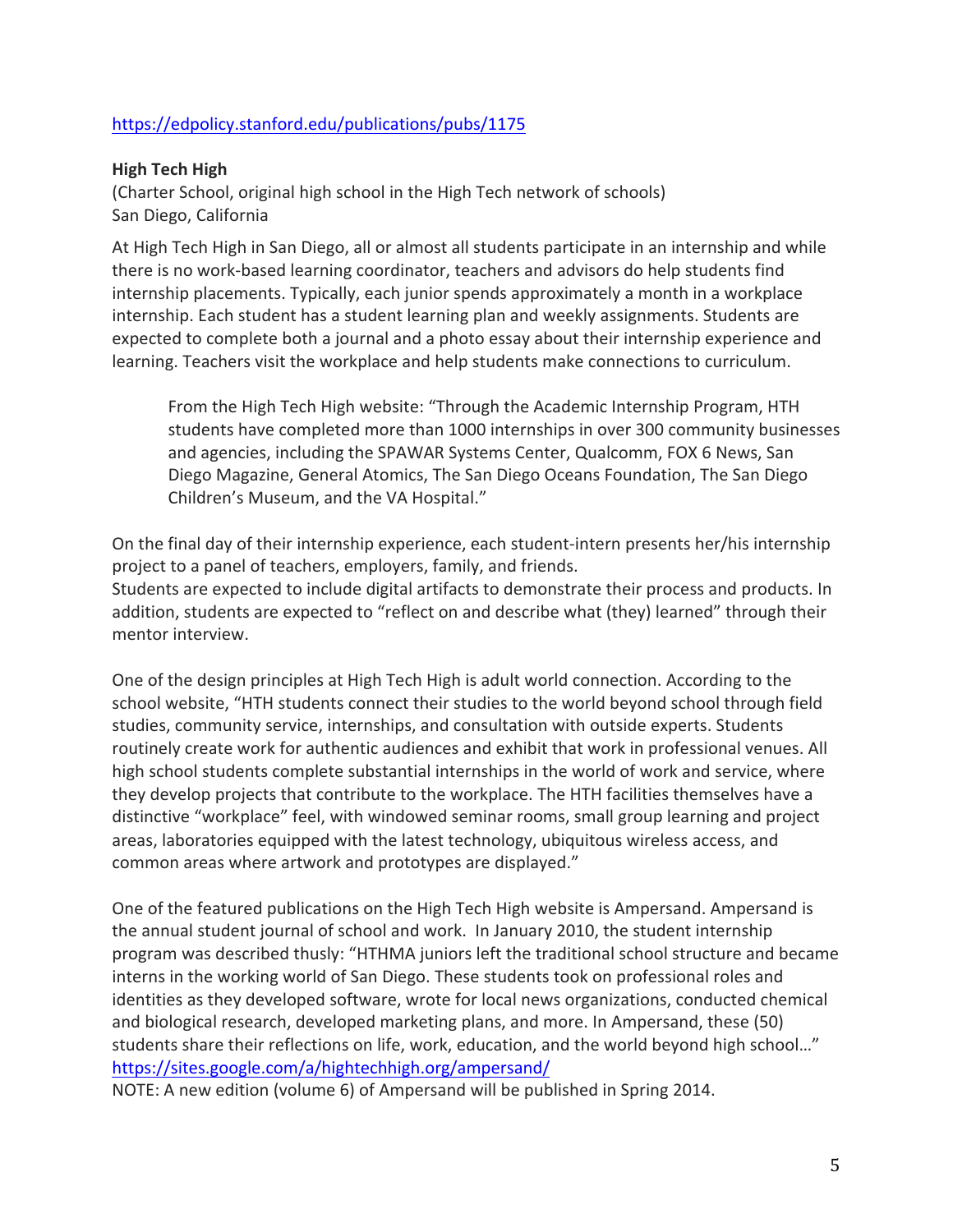Video: Adult-World Connections: An Internship with Real Impact for Rescuers http://www.edutopia.org/high-tech-high-internship-video

Video: The DNA of Learning: Teens Tackle Animal Poaching Through Genetics http://www.edutopia.org/high-tech-high-biotech-video

## **Big Picture Learning Schools** The Met Center (Metropolitan Regional Career and Technical Center) of Providence and **Newport, Rhode Island**

State-funded public school district Serves 690 high school students in six small schools across three campuses

Note: There are 44 Big Picture schools in the United States, 25 in Australia, 27 in Israel, 13 in the Netherlands, and 1 in Canada.

In California alone, there are 9 Big Picture schools, including 3 in Los Angeles, and one each in Fresno, Oakland, Sacramento, El Dorado, San Diego, and Santa Monica.

Big Picture Schools emphasize learning in the real world or Learning Through Internships/ Interest (LTI) Typically, in a Big Picture school, the LTI is seen as a primary aspect of a student's education Typically, each student spends two days a week in an internship placement. As part of her/his internship, each student works with an expert-mentor and completes a project that benefits both student learning and the host workplace. Teachers are involved in helping students develop individualized internship learning plans that are tied to standards and academic and career-technical growth. Big Picture suggest the following as a rationale for spending so much time connecting students to work-based learning and professional adult mentors: Students learn how to be adults by being with adults, expertise is out in the real world, and guidance is invaluable. To see a short video of a student discussing her internship experience as well as the Big Picture list of essential elements of learning in the real world, please see: http://www.bigpicture.org/2008/11/learning-in-the-real-world-lti/

# **Build San Francisco, San Francisco, California**

Begun as an after school program sponsored by the Architectural Foundation of San Francisco and then as a six-week summer mentorship experience, the Build San Francisco Institute has evolved into a full partnership with the San Francisco Unified School District as an integral part of the city's public high school program.

"The Build San Francisco Institute offers fully accredited courses in Architectural Design and Urban Studies. Students work on real problems using the real tools professionals use, including such state of the art software programs as Autodesk 3DS Max and Autodesk Revit Architecture. In addition, it provides every student who joins the program with a mentorship with a major San Francisco architecture, engineering, construction or interior design firm and key civic agencies. Students may earn up to fifteen units of high school credit each semester. All credits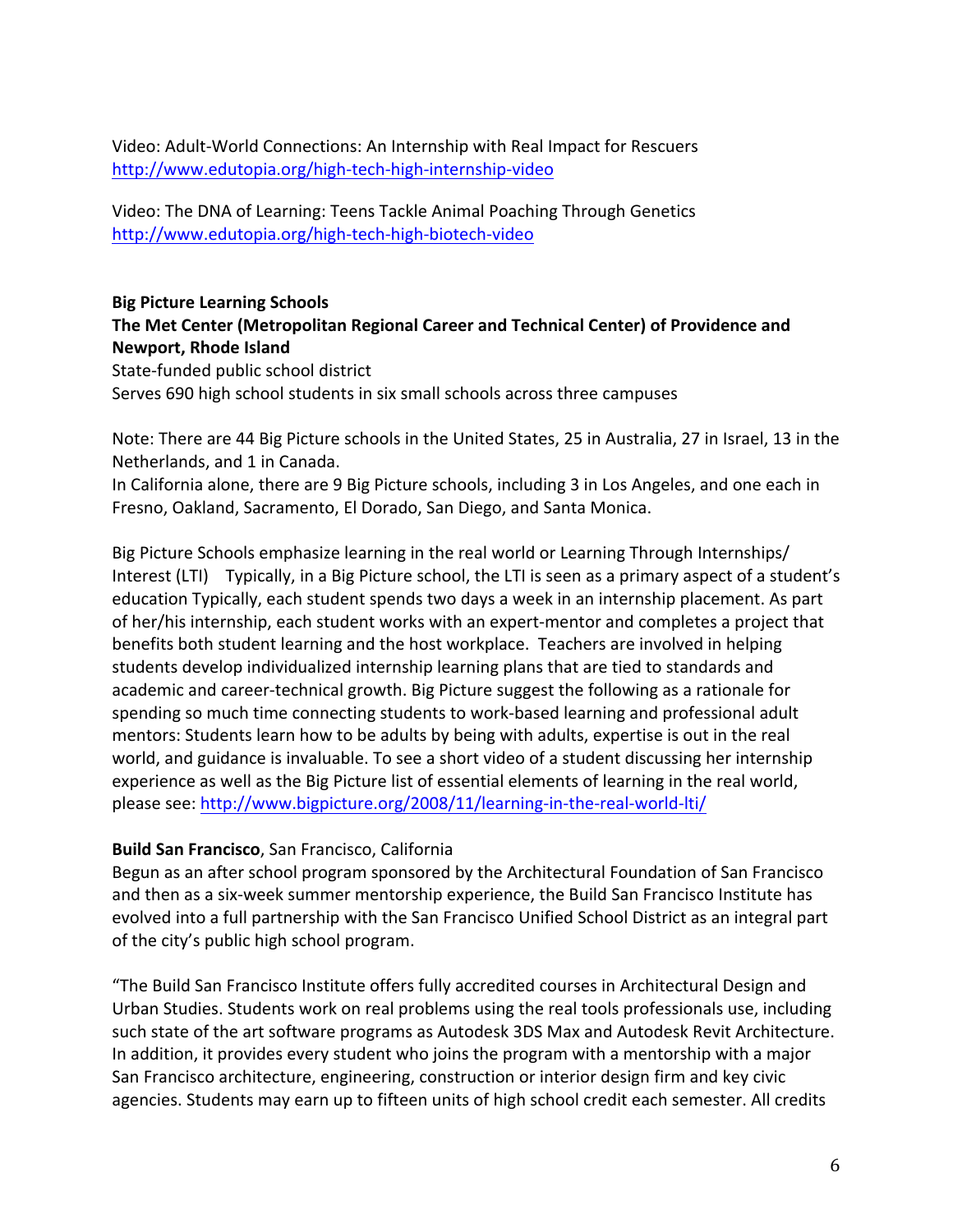earned appear on the students high school transcript and are approved by the University of California for college admission." Video: Build San Francisco Institute http://www.connectedcalifornia.org/toolkits Engaged Learning Workbased Learning

**School Based Enterprise**: At many high schools, students are involved in running either a store or a café as part of their program of study. Often these stores or cafes are closely associated with either Hospitality and Tourism pathways or Business and Entrepreneurship pathway. At a hospitality academy at Mount Diablo High School in Concord, California, students help to run both the Serendipity Café that is open to the public for lunch and an associated catering business. Examples of high schools with school-based enterprises include, among many others, DuPont High School in Delaware, Apex High School in North Carolina, and Dominion High School in Virginia. In addition, enterprise programs such as Richmond Youth Media expand learning (and earning) opportunities for students in the Media Academy at Richmond High School, in Richmond/California/West Contra Costa Unified School District.

Still other schools are involved in **Social Enterprise** for Learning and engage in projects such as the Y-Plan which involve high school students working with urban planning professionals to learn urban planning skills and applying their knowledge in addressing a real community need with a real community client.

Many of the best Senior Project designs involve either extended work-based or communitybased learning and/or service projects as well as work with adult consultants and authentic assessment of both student process and product work.

The National Academy Foundation, the Linked Learning initiative, and College and Career Academies around the country consider internships to be an essential component of student learning. Typically, students participate in a continuum of work-based learning experiences, that include a paid or compensated (sometimes with course credit) internship during the summer between junior and senior years. See NAF's Gold Standards for High School Internships. http://naf.org/internship-gold-standards

See also: "Preparing 21<sup>st</sup> Century Citizens: The Role of Work-Based Learning," a brief from Stanford Center for Opportunity Policy in Education (SCOPE)

Additional ConnectEd or Edutopia WBL Videos: Video: East San Gabriel Valley ROP http://www.connectedcalifornia.org/toolkits Engaged Learning-Work-based Learning

Video: Teacher Externships http://www.connectedcalifornia.org/toolkits Engaged Learning-Work-based Learning